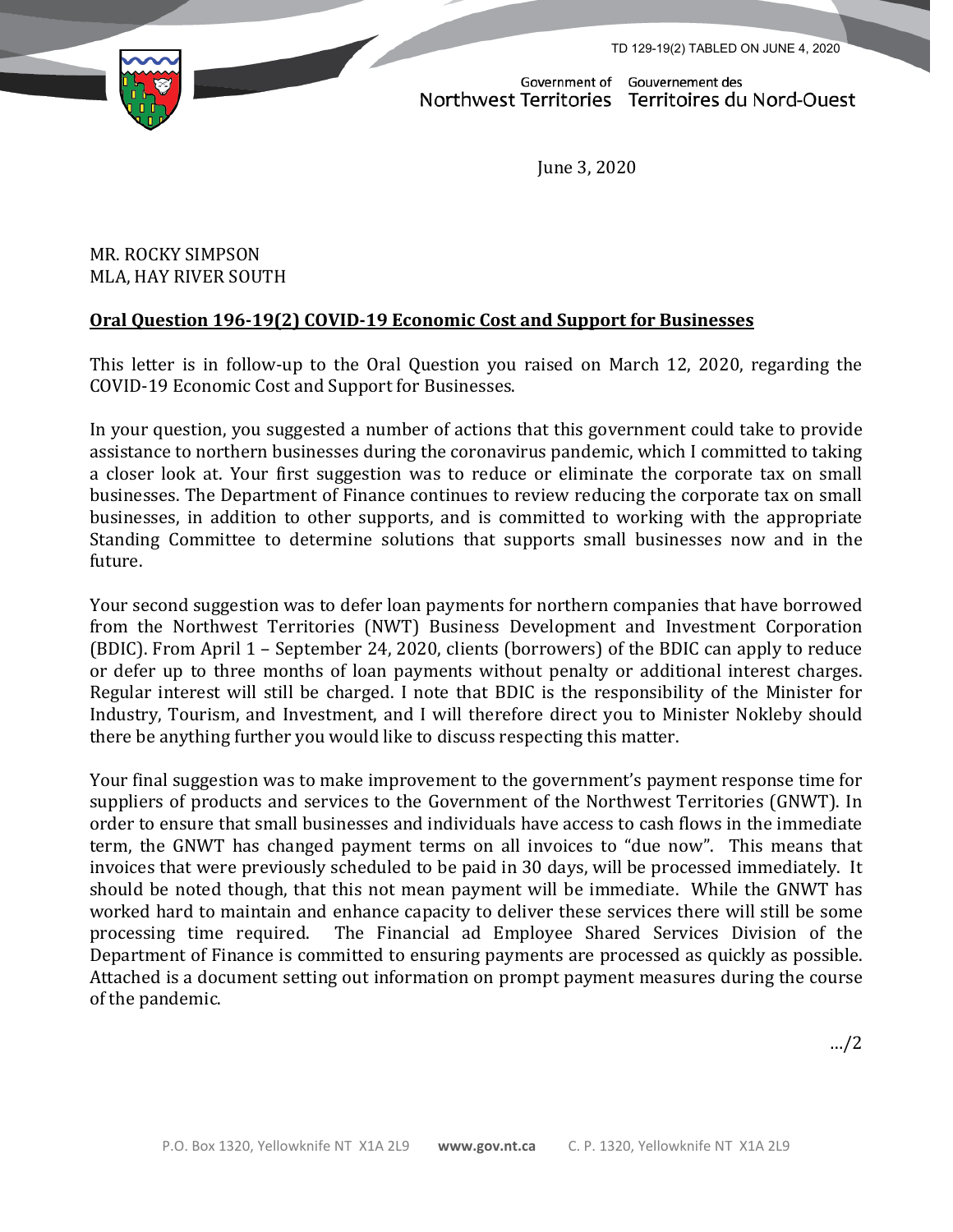Looking forward, I note that in the *2019-2023 Mandate for the Government of the Northwest Territories* there is a commitment to strengthen GNWT procurement policies and practices by reviewing existing policies and procedures to ensure the timeliness of payments. The goal of that exercise will be to standardize processing times for GNWT contractors. The deadline for completion of that review is slated for the Fall of 2021.

I want to thank you for bringing these issues to my attention.

Caroline Wawzonek

Minister of Finance

c. Minister of Industry, Tourism, and Investment Clerk of the Legislative Assembly Legislative Coordinator, Executive and Indigenous Affairs